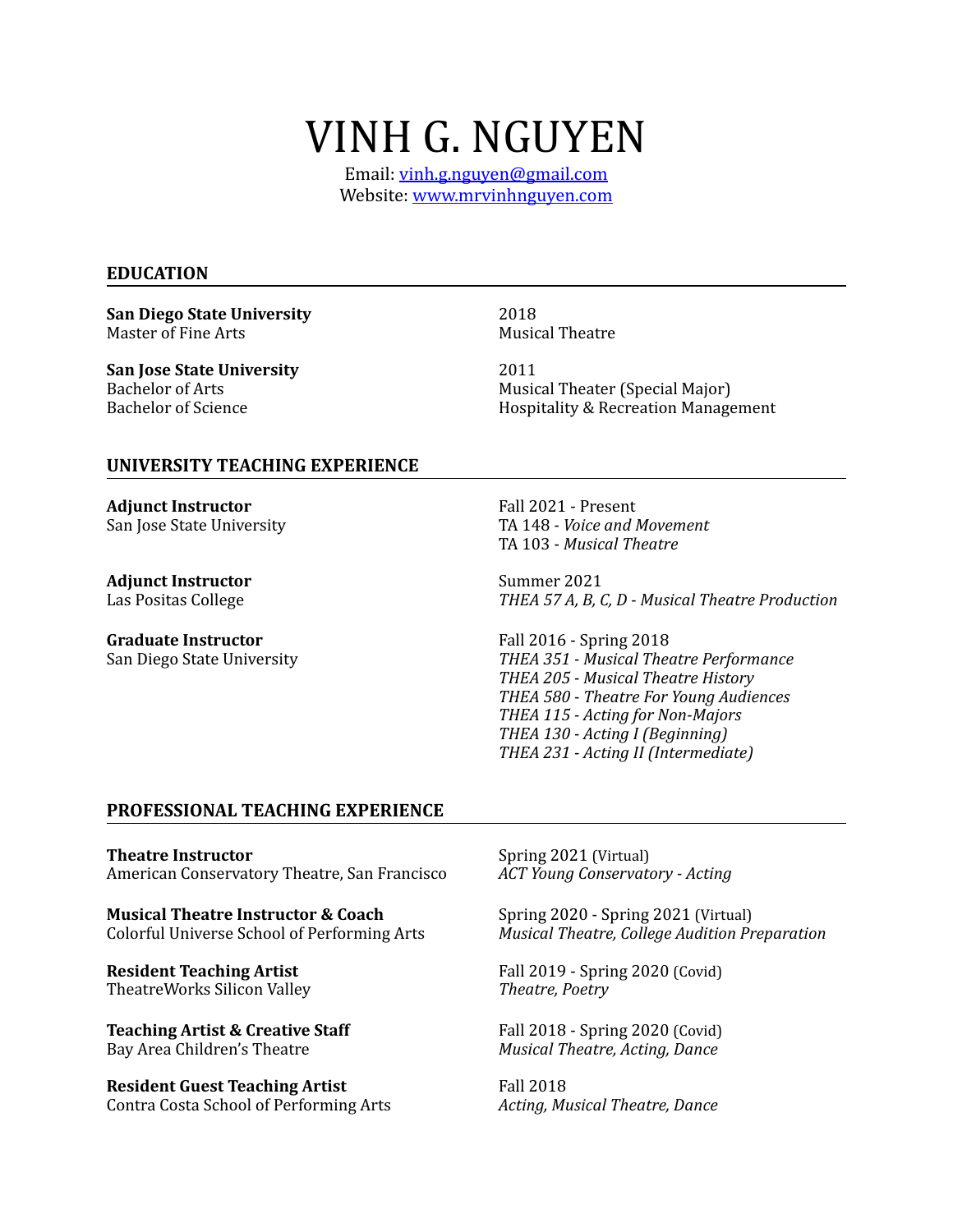#### **Performing Arts Program Director** 2014 - 2019 Theatre in the Mountains *Musical Theatre, Dance, Acting*

**Drama Teacher/Department Head** 2014 – 2016<br>Almaden Country Day School Musical Theat

**Musical Theatre, Drama, Dance** 

### **ARTISTIC LEADERSHIP POSITIONS**

| $2021$ - Present | Manager of Youth & Family<br>Programs       | <b>Montalvo Arts Center</b><br>Saratoga, CA |
|------------------|---------------------------------------------|---------------------------------------------|
| $2020$ - Present | Artistic (Casting)<br>Associate             | Hillbarn Theatre<br>Foster City, CA         |
| 2020 - 2021      | Casting Director &<br><b>EDI</b> Consultant | South Bay Musical Theatre<br>Saratoga, CA   |
| $2019 - 2020$    | Artistic Director                           | Theatre in the Mountains<br>Los Gatos, CA   |

#### **PROFESSIONAL GROWTH**

#### **DIRECTION/CHOREOGRAPHY**

| 2023 | Director      | <b>Next To Normal (Spring 2023)</b><br><b>Sunnyvale Community Players</b>                  |
|------|---------------|--------------------------------------------------------------------------------------------|
| 2022 | Director      | Company (Fall 22)<br>South Bay Musical Theatre                                             |
| 2022 | Director      | Allegiance (Spring 2022)<br>Palo Alto Players                                              |
| 2021 | Director      | First Time In Forever (Cabaret)<br>Las Positas College                                     |
| 2021 | Director      | <i>Anon(ymous)</i> (Virtual Performance)<br>South Bay Musical Theatre                      |
| 2021 | Director      | <i>Classic vs. Contemporary Cabaret (Virtual Performance)</i><br>South Bay Musical Theatre |
| 2020 | Director      | The Cooking Class (Virtual Performance)<br>Our Digital Stories - Volume 6                  |
| 2020 | Choreographer | Dancing Distant (Virtual Performance)<br>San Jose City College                             |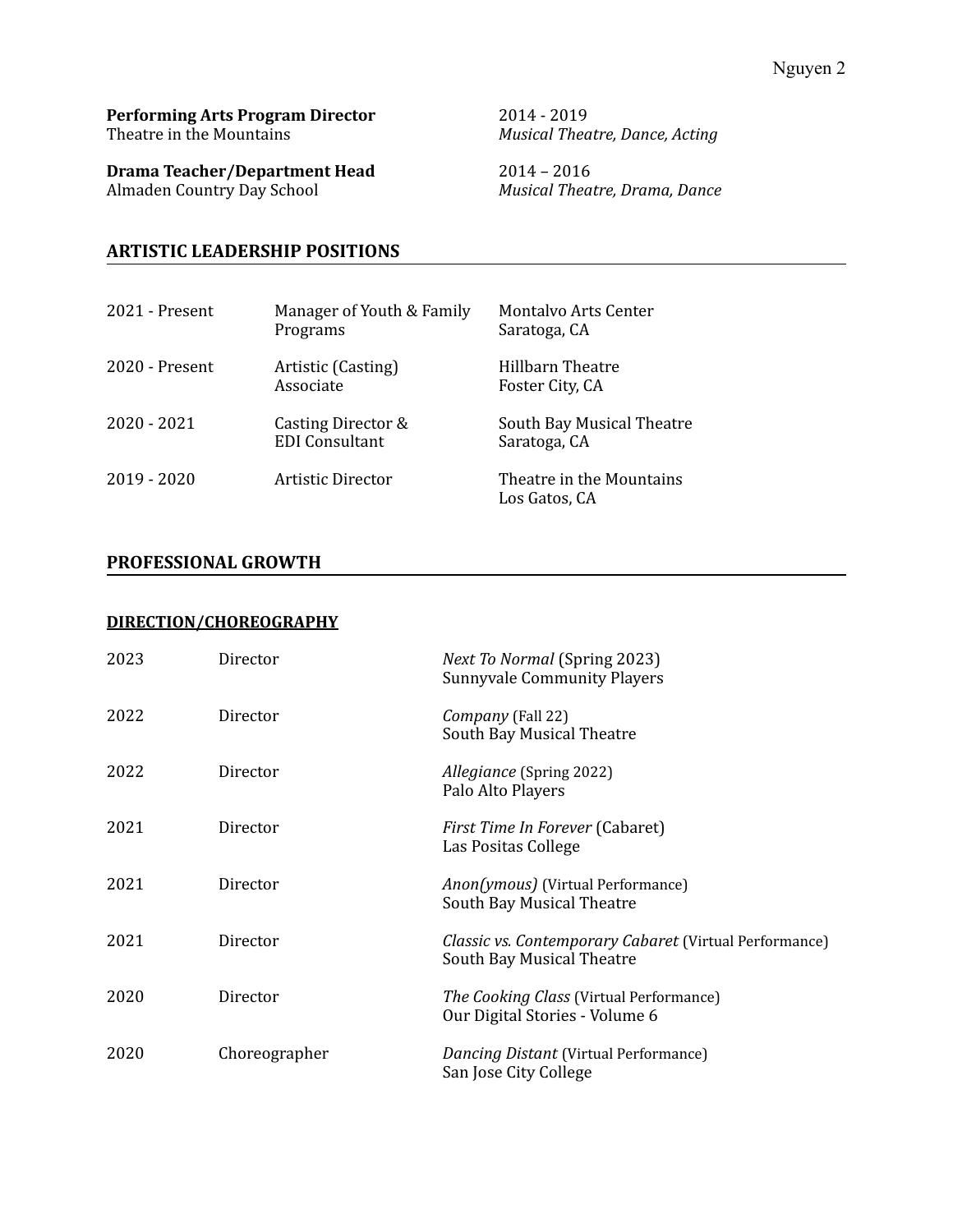| 2019 | Director                                     | Crazy Quilts in One-Act Plays Festival<br>Academy of Art University, San Francisco         |
|------|----------------------------------------------|--------------------------------------------------------------------------------------------|
| 2019 | <b>Assistant Director</b><br>& Choreographer | A Year with Frog and Toad<br>Bay Area Children's Theatre - Khalia Davis dir.               |
| 2019 | <b>Assistant Director</b><br>& Choreographer | Where the Mountain Meets the Moon<br>Bay Area Children's Theatre - Bob Shryock dir.        |
| 2019 | <b>Assistant Director</b>                    | <b>Flower Drum Song</b><br>Palo Alto Players - Lily Tung Crystal dir.                      |
| 2019 | <b>Assistant Director</b><br>& Choreographer | Gold: The Midas Musical (World Premiere)<br>Bay Area Children's Theatre - Bob Shryock dir. |
| 2018 | Assistant Director/<br>Choreographer         | Wonderland: Alice's Rock & Roll Adventure<br>Bay Area Children's Theatre - Hannah Dworkin  |
| 2018 | Director &<br>Choreographer                  | <b>Foxtales</b><br>San Diego State University                                              |
| 2017 | <b>Assistant Director</b><br>& Choreographer | Anon(ymous)<br>San Diego State University - Randy Reinholz dir.                            |
| 2017 | <b>Assistant Director</b><br>& Choreographer | The Matsuyama Mirror<br>San Diego State University - Peter Cirino dir.                     |

# **PERFORMANCE**

| 2020 | The Emeryville Horror   | Danh/EPA Official | Same Boat Theatre Collective<br>(Virtual Performance) |
|------|-------------------------|-------------------|-------------------------------------------------------|
| 2020 | A Chorus Line           | Mark              | Bay Area Musicals (Canceled)                          |
| 2020 | Chicago                 | Ensemble          | San Jose Stage Company                                |
| 2019 | Hot Mikado              | Ensemble          | 42 <sup>nd</sup> Street Moon                          |
| 2019 | Mamma Mia               | Ensemble          | San Jose Stage Company                                |
| 2019 | <b>Flower Drum Song</b> | Ensemble          | Palo Alto Players                                     |
| 2019 | Gold: The Midas Musical | Swing             | Bay Area Children's Theatre                           |
| 2018 | Wonderland              | Swing             | Bay Area Children's Theatre                           |
| 2018 | Allegiance              | Sammy Kimura      | Contra Costa Civic Theatre                            |
| 2018 | Rent                    | Angel Schunard    | Cabrillo Stage                                        |
| 2018 | Company                 | Harry             | MFA, SDSU Musical Theatre                             |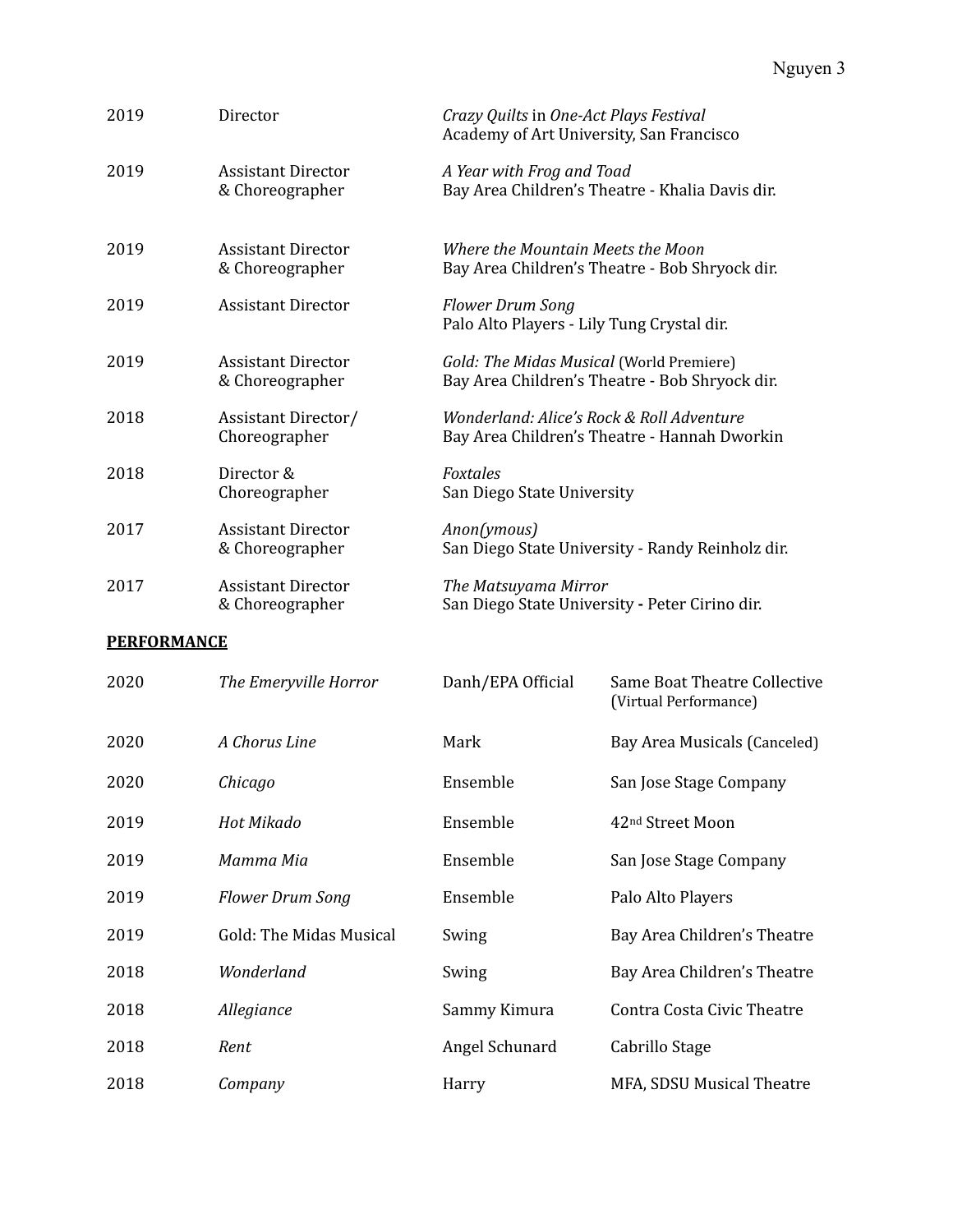| 2017                     | Seussical                                   | Cat in the Hat            | <b>Bay Area Musicals</b>                        |
|--------------------------|---------------------------------------------|---------------------------|-------------------------------------------------|
| 2017                     | The Full Monty                              | Malcolm                   | MFA, SDSU Musical Theatre                       |
| 2016                     | Chicago                                     | Ensemble                  | Cabrillo Stage                                  |
| 2016                     | The Little Mermaid                          | Jetsam                    | Pacific Coast Rep Theatre                       |
| 2015                     | West Side Story                             | Moose                     | Broadway By The Bay                             |
| 2014                     | A Chorus Line                               | Mark                      | Sunnyvale Theatre                               |
| 2013                     | Cats                                        | Coricopat                 | Broadway By The Bay                             |
| 2012                     | Cinderella (R&H)                            | Prince Topher             | Palo Alto Children's Theatre                    |
| 2011                     | The Nutcracker                              | Nutcracker Prince         | Santa Clara Ballet                              |
| 2011                     | 42nd Street                                 | Ensemble                  | South Bay Musical Theatre                       |
| 2010                     | The King and I                              | Lun Tha                   | South Valley Civic Theatre                      |
| 2010                     | <b>High School Musical 2</b>                | Ryan Evans                | Sunnyvale Theatre                               |
| <b>CONCERTS/READINGS</b> |                                             |                           |                                                 |
| 2020                     | <b>Giant Plans</b>                          | <b>Featured Performer</b> | Pacifica Spindrift Players<br>(Virtual Cabaret) |
| 2020                     | <b>Happy Holidays Concert</b>               | <b>Featured Performer</b> | Hillbarn Theatre<br>(Virtual Cabaret)           |
| 2020                     | If You Knew My Story                        | <b>Featured Performer</b> | Palo Alto Players<br>(Virtual Cabaret)          |
| 2019                     | The Emeryville Horror                       | Danh/Carlos/Teen          | <b>Same Boat Theatre Collective</b>             |
| 2018                     | Candide                                     | <b>Featured Singer</b>    | San Diego Symphony/SDSU                         |
| 2018                     | Kristin Chenoweth                           | <b>Backup Singer</b>      | The Music Box                                   |
| 2017                     | Working Women                               | Soloist                   | The Old Globe/SDSU                              |
| 2017                     | Mr. Holland's Opus<br><b>Staged Reading</b> | <b>Bill Meister</b>       | MFA, SDSU Musical Theatre<br>B.D. Wong dir.     |
| 2017                     | Lesser Known Loesser                        | Soloist                   | The Old Globe/SDSU                              |
| 2016                     | Jesus Christ Superstar                      | <b>Simon Zealotes</b>     | MFA, SDSU Musical Theatre                       |
| 2016                     | <b>New Musical Voices</b>                   | Soloist                   | The Old Globe/SDSU                              |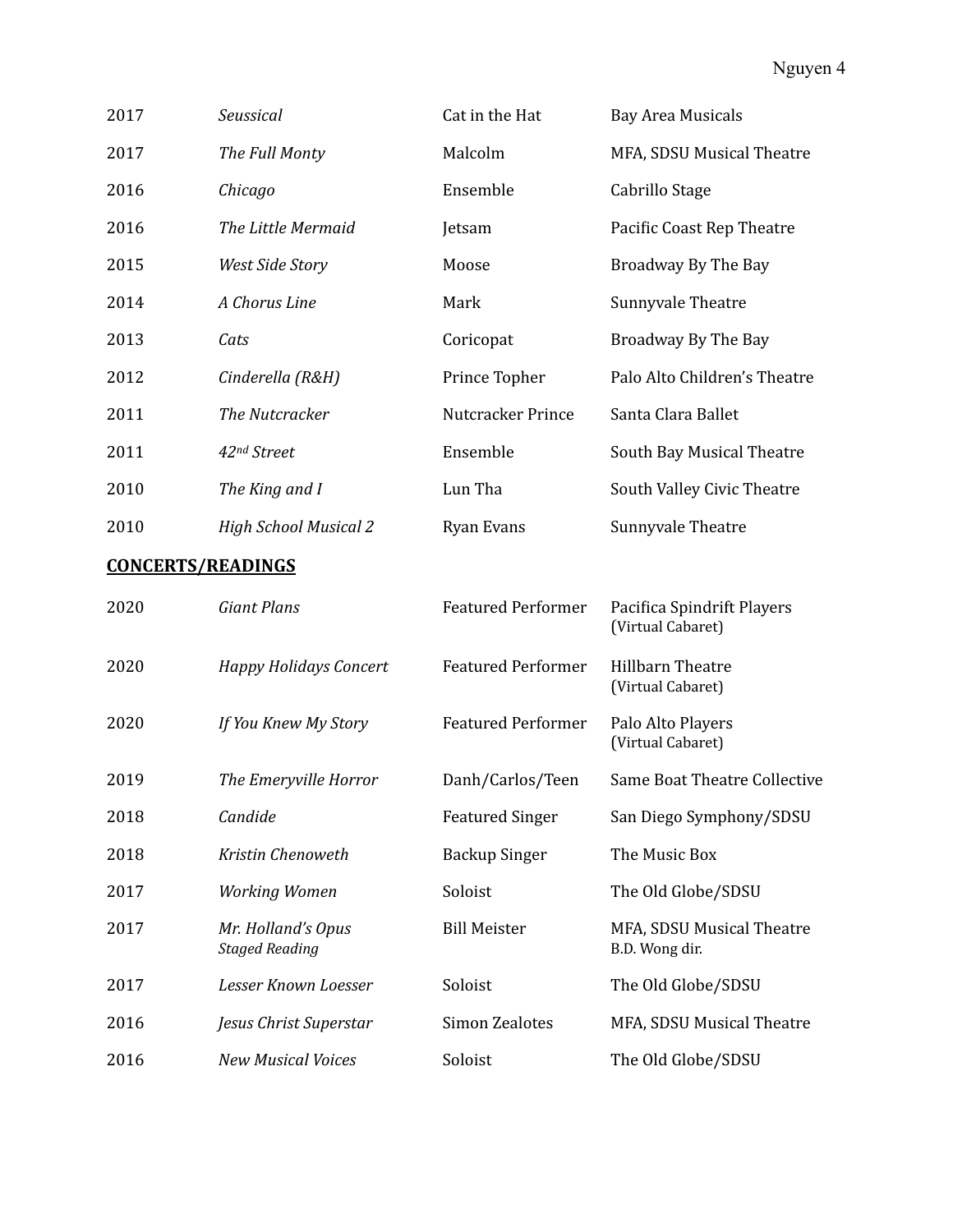# **ACADEMIC PRESENTATIONS/LECTURES**

| <b>Fall 2020</b>           | "Beyond the Book: Reimagining Your Audition Repertoire"<br>A 4-week Zoom workshop seminar for SBMT's eStudio Virtual Series<br>South Bay Musical Theatre, Saratoga, CA                                                        |
|----------------------------|-------------------------------------------------------------------------------------------------------------------------------------------------------------------------------------------------------------------------------|
| Fall 2020 &<br>Spring 2021 | "Evolution of Hogwarts: An Examination of Production Design"<br>A guest lecture in ENGL 198 - World of Harry Potter<br>University of California, Berkeley, CA                                                                 |
| Spring 2020                | "Preparing Students of Color to Ride the Waves of the Musical Theatre Business"<br>Organized and moderated a panel discussion at the 2020 Annual MTEA Conference<br>Musical Theatre Educators' Alliance, San Diego, CA        |
| <b>Fall 2018</b>           | "Allegiance: The Musical and the Japanese American Internment Camp Experience"<br>A guest lecture in ANTH 2AC - Intro to Anthropology<br>University of California, Berkeley, CA                                               |
| Spring 2018                | "Movement for the Actor" Master Class Workshop<br>A workshop for the Skull & Dagger Dramatic Society<br>San Diego State University                                                                                            |
| <b>Fall 2017</b>           | "Musical Theatre Education in the Secondary Classroom"<br>A presentation in THEA 580 - Theatre in the Classroom<br>San Diego State University                                                                                 |
| Spring 2017                | "Western People Funny: An Examination of the Theatrical Portrayal<br>of the Siamese Culture in Rodgers & Hammerstein's The King and I"<br>A presentation at the Annual Student Research Symposium, San Diego State University |
| Spring 2017                | "Equity, Diversity, and Inclusion in Musical Theatre"<br>A lecture & discussion in THEA 315 - Undergrad MT Course<br>San Diego State University                                                                               |

# **INTERVIEWS**

| 2020 | "Homo/Phobia: A Podcast"<br>Featured Guest in a podcast episode, hosted by Tyler Pardini of Paranoia Production Co.                                                                       |
|------|-------------------------------------------------------------------------------------------------------------------------------------------------------------------------------------------|
| 2020 | "T.E.A.M Talks with BIPOC Artists"<br>Featured Guest Artist-Activist in a virtual live broadcast discussion, hosted by TEAM Theatre                                                       |
| 2020 | "Tuesday Talks Over the Moon: A Conversation about Equity, Diversity, and Inclusion"<br>Featured Guest Artist-Activist in a virtual live broadcast discussion, hosted by 42nd Street Moon |
| 2019 | "Breaking the Fourth Wall" with Ashlee & Tim Espinosa<br>Quoted in episode 9 of a weekly musical theatre podcast                                                                          |
| 2018 | "Asian Pacific American with Robert Handa"<br>Interviewed on NBC Bay Area that aired on local network television                                                                          |